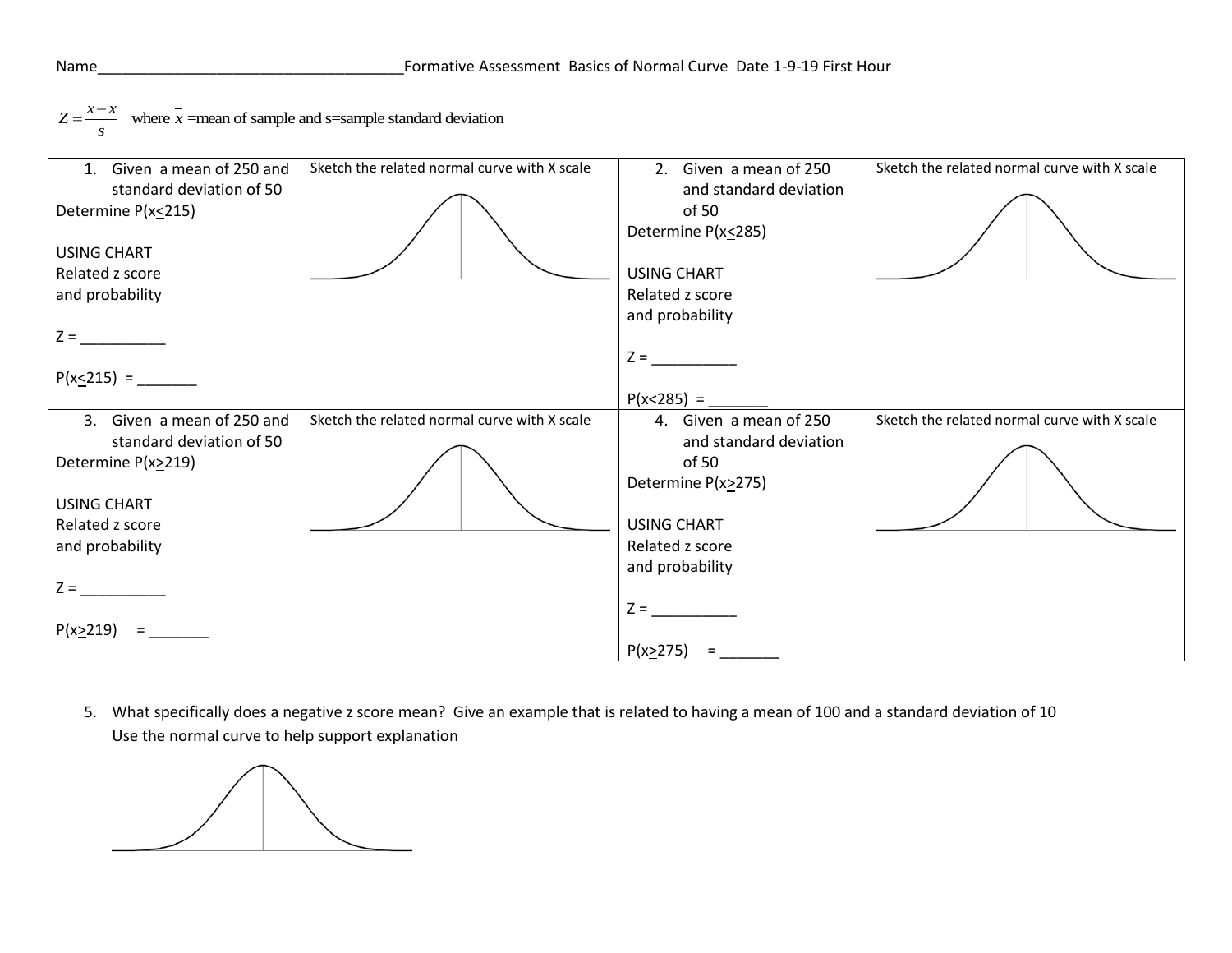

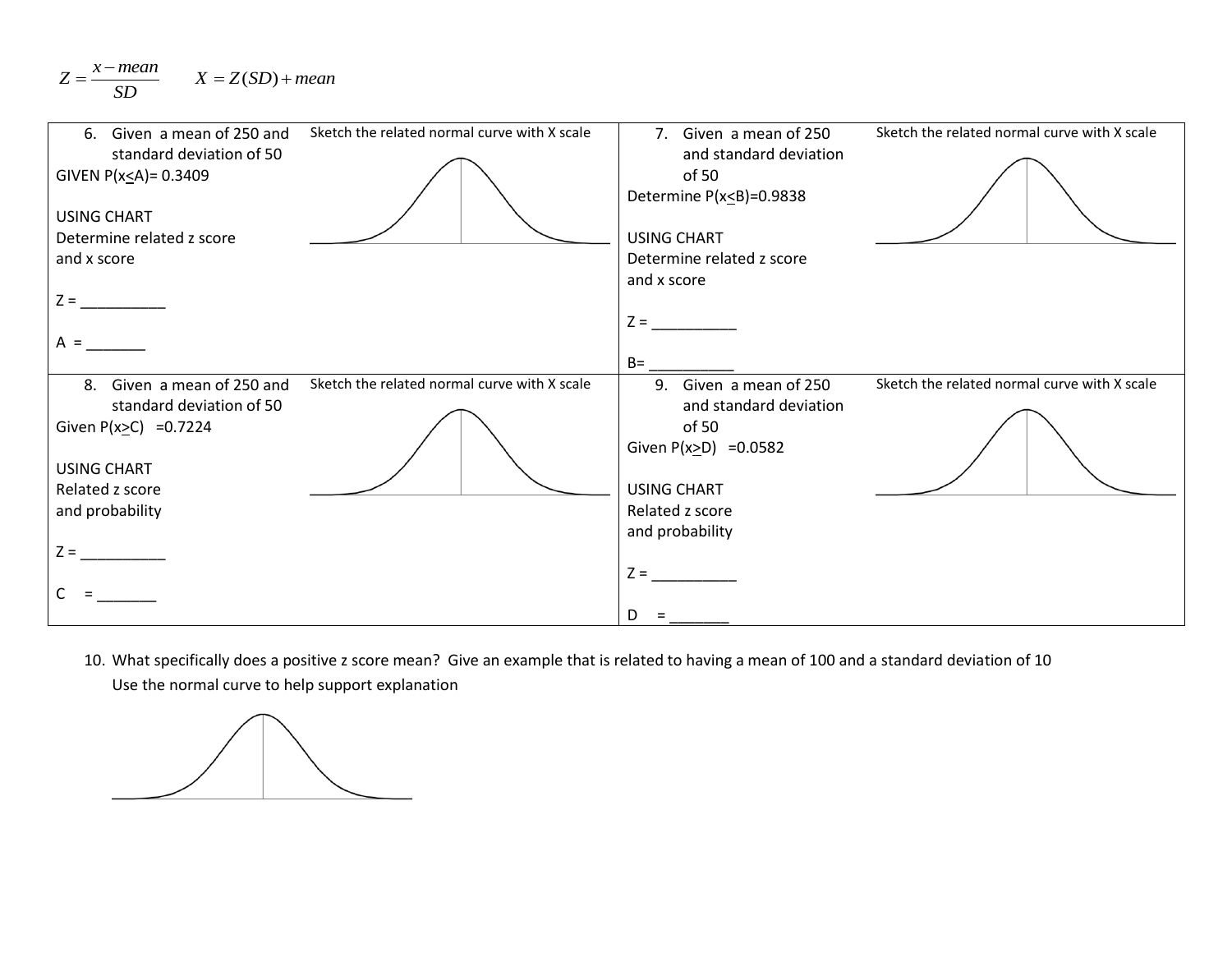

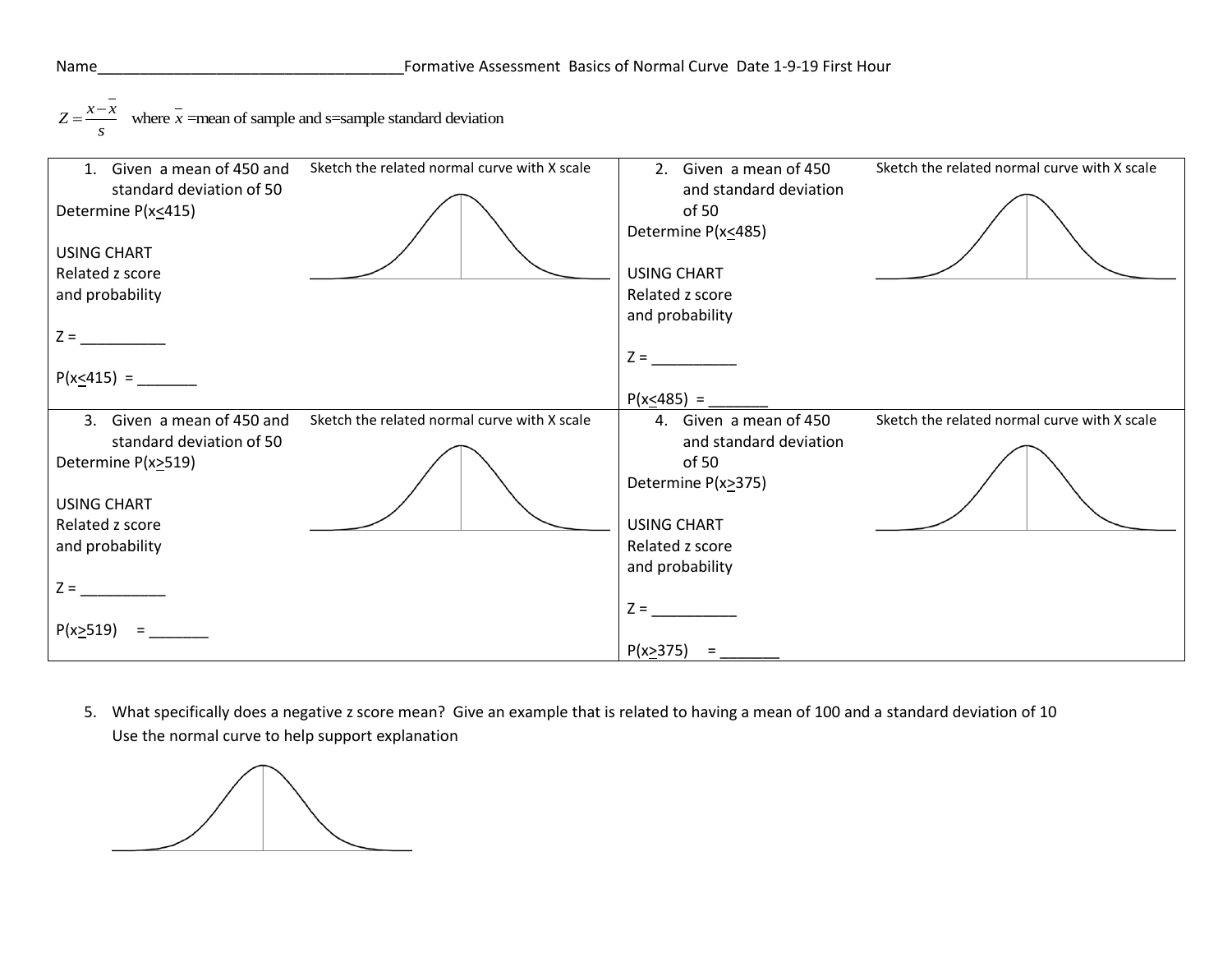

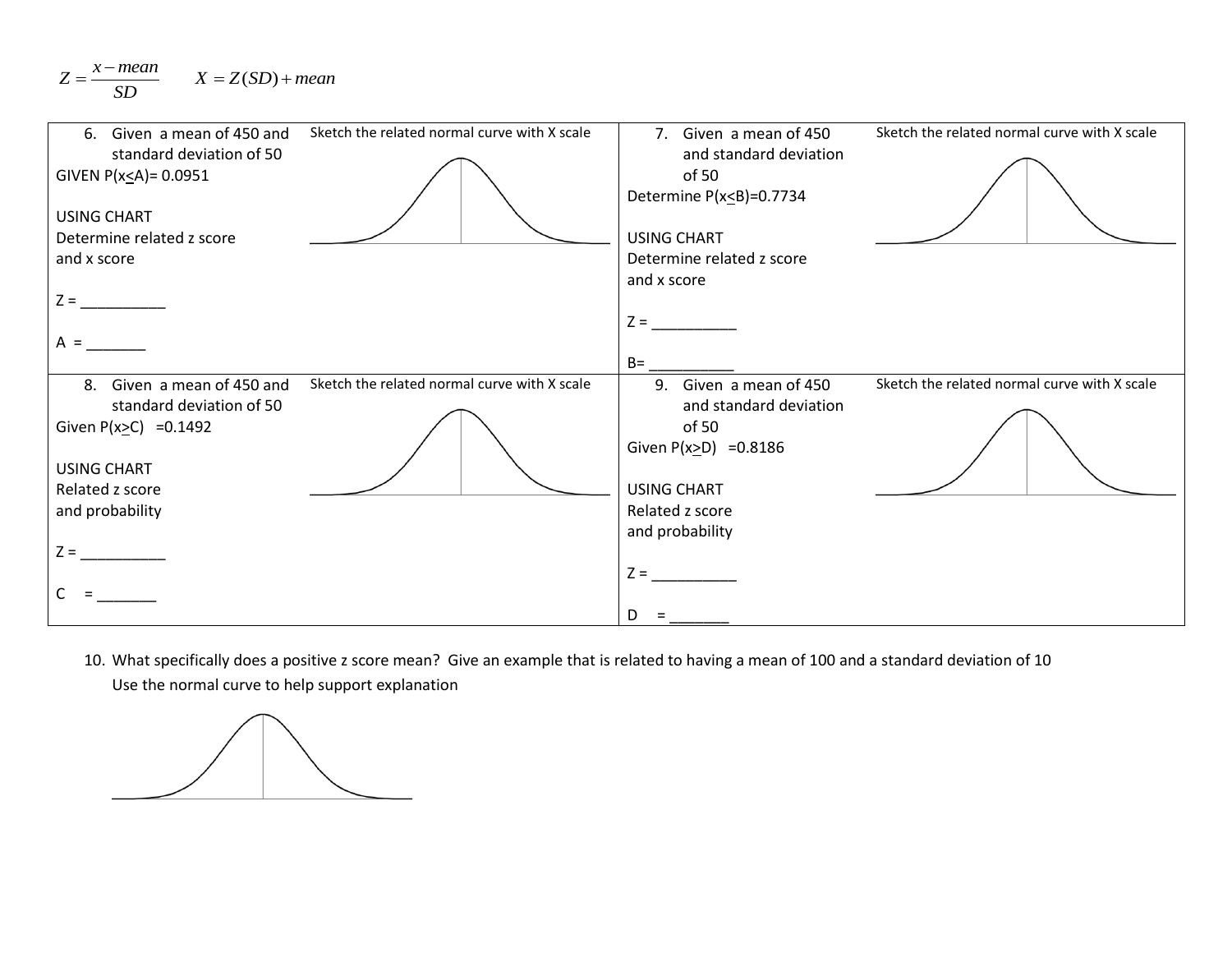

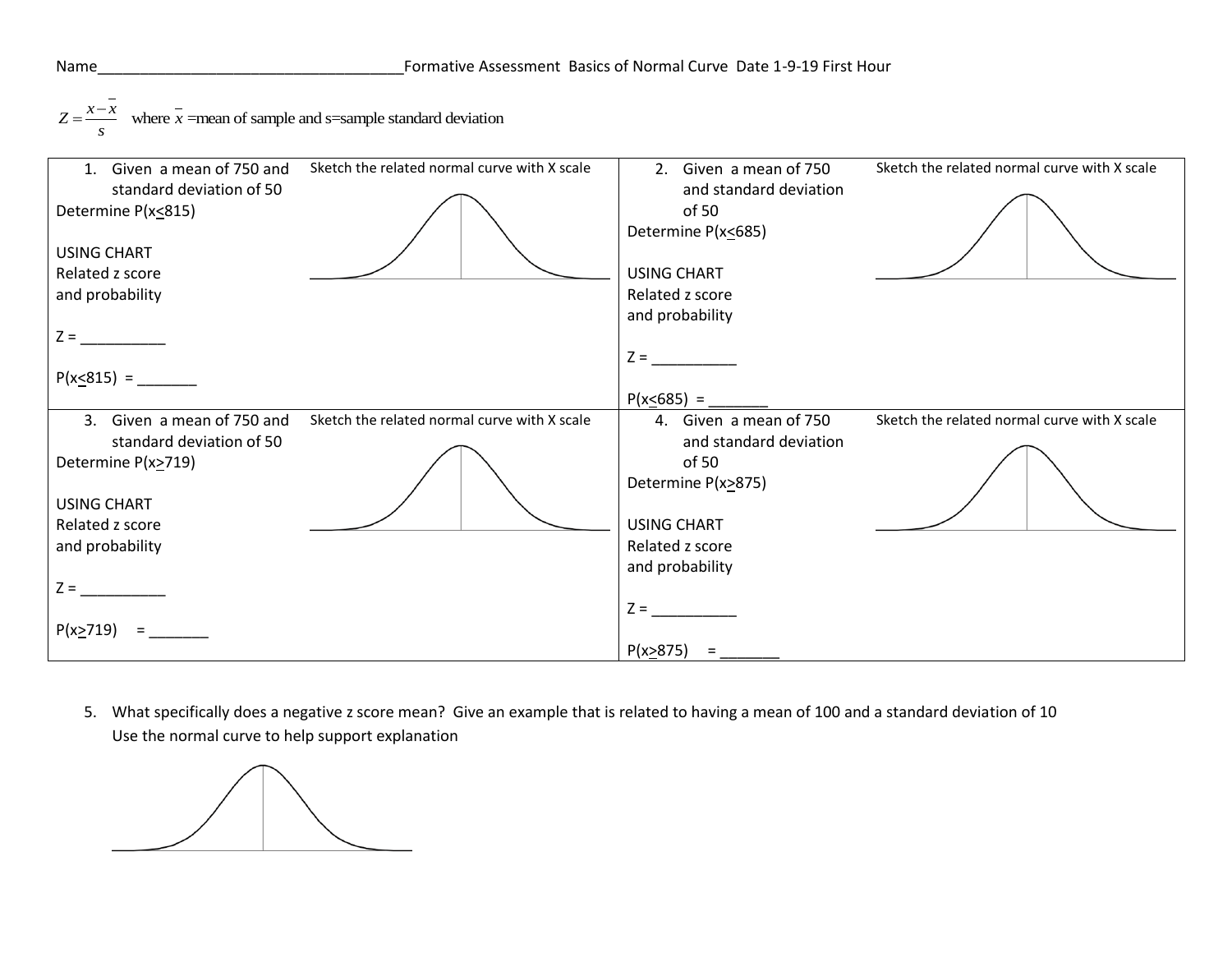$$
Z = \frac{x - mean}{SD} \qquad X = Z(SD) + mean
$$

| 6. Given a mean of 750 and                               | Sketch the related normal curve with X scale | 7. Given a mean of 750                                              | Sketch the related normal curve with X scale |
|----------------------------------------------------------|----------------------------------------------|---------------------------------------------------------------------|----------------------------------------------|
| standard deviation of 50<br>GIVEN $P(x \leq A) = 0.5675$ |                                              | and standard deviation<br>of 50<br>Determine $P(x \leq B) = 0.0322$ |                                              |
| <b>USING CHART</b>                                       |                                              | <b>USING CHART</b>                                                  |                                              |
| Determine related z score                                |                                              |                                                                     |                                              |
| and x score                                              |                                              | Determine related z score                                           |                                              |
| $Z =$                                                    |                                              | and x score                                                         |                                              |
|                                                          |                                              | $Z =$                                                               |                                              |
| $A =$                                                    |                                              |                                                                     |                                              |
|                                                          |                                              | $B=$                                                                |                                              |
| 8. Given a mean of 750 and<br>standard deviation of 50   | Sketch the related normal curve with X scale | 9. Given a mean of 750<br>and standard deviation                    | Sketch the related normal curve with X scale |
| Given $P(x \ge C) = 0.7389$                              |                                              | of 50<br>Given $P(x \ge D) = 0.0132$                                |                                              |
| <b>USING CHART</b>                                       |                                              |                                                                     |                                              |
| Related z score                                          |                                              | <b>USING CHART</b>                                                  |                                              |
| and probability                                          |                                              | Related z score                                                     |                                              |
|                                                          |                                              | and probability                                                     |                                              |
|                                                          |                                              |                                                                     |                                              |
|                                                          |                                              | $Z =$                                                               |                                              |
|                                                          |                                              |                                                                     |                                              |
|                                                          |                                              | D.                                                                  |                                              |

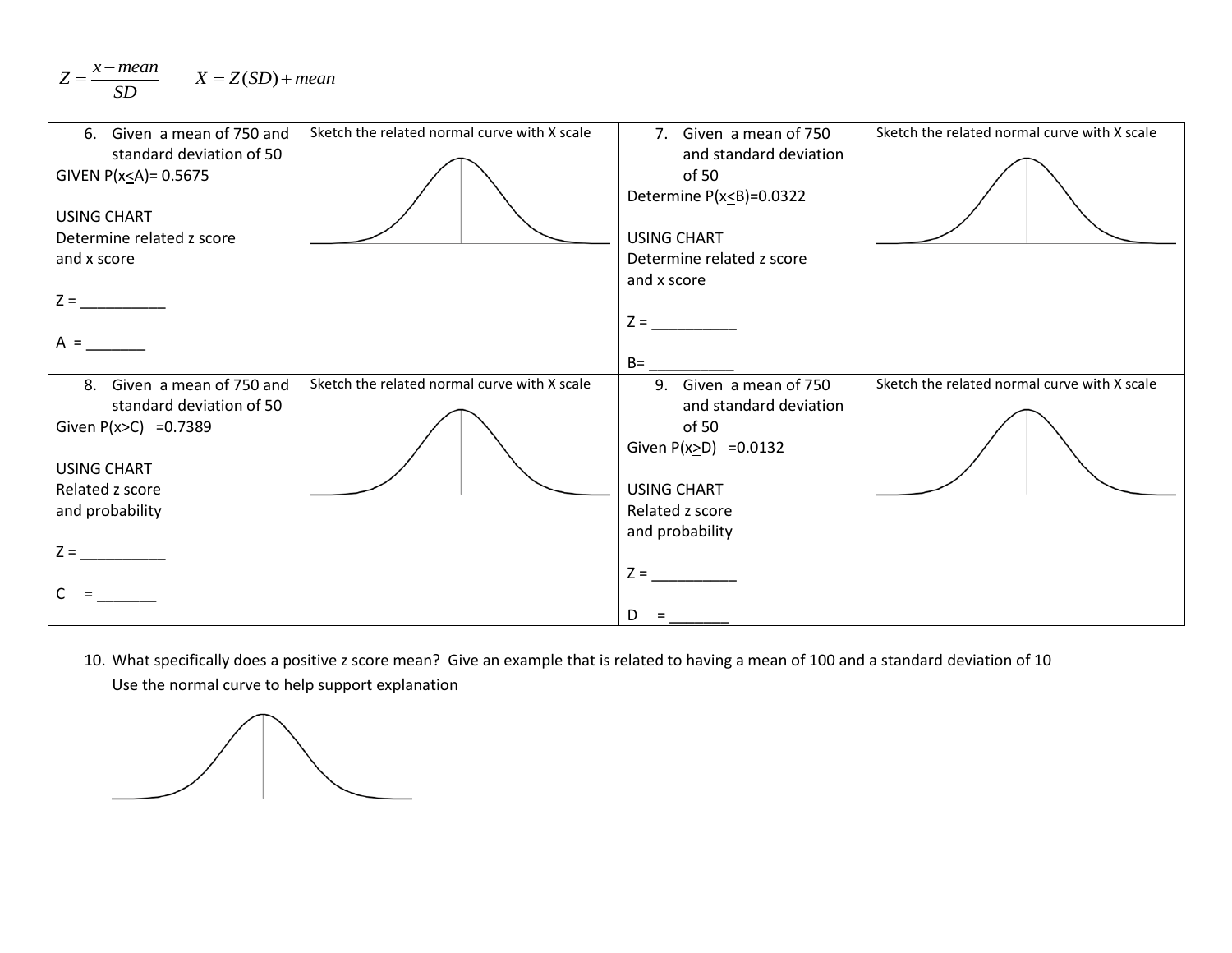